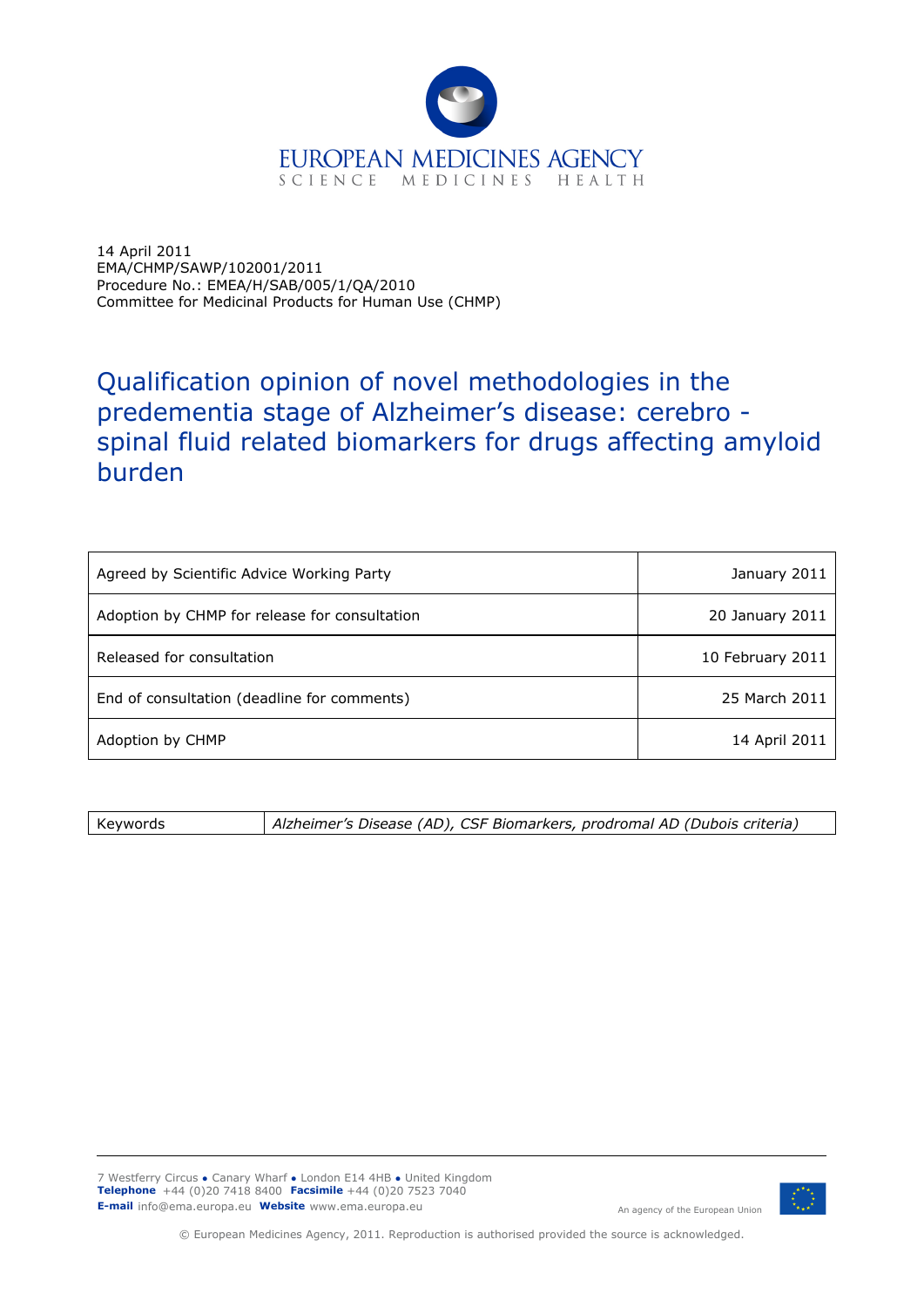## **Background**

The European Medicines Agency's (EMA) qualification process is a new, voluntary, scientific pathway leading to either a CHMP opinion or a Scientific Advice of novel methodologies on innovative methods or drug development tools. It includes qualification of biomarkers developed by consortia, networks, public/private partnerships, learned societies or pharmaceutical industry for a specific intended use in pharmaceutical research and development.

The Qualification team was: Prof Cristina Sampaio (coordinator), Dr Christine Gispen-de Wied, Prof Fernando de Andrés Trelles, Dr Bertil Jonsson, Dr Armin Koch and Dr David Neil. CHMP peerreviewer was Prof Luca Pani. The EMA Scientific Administrator was Dr Maria Isaac.

The present opinion addresses the question as to whether the use of two cerebral spinal fluid (CSF) related biomarkers (Aβ1-42 and total tau <sup>1</sup>[\)](#page-1-0) are qualified in selecting (i.e. to categorize) subjects for trials in early Alzheimer's Disease (AD) as having a high probability of being in the prodromal stage of the disease as defined by the Dubois Criteria (2007).

The vast majority of the data used in CHMP's evaluation have been submitted by BMS, the Company that requested the qualification, and are all published literature available in the public domain. In a few circumstances, they have been supplemented by papers searched for by members of the qualification team.

Given the extent of the literature in this field, CHMP restricted the analysis to prospective longitudinal studies that were set to evaluate the sensitivity and specificity of the mentioned CSF biomarkers in the long term (>1 year).

There are some constraints in this exercise, since the field has been dominated for many years by the concept of minimal cognitive impairment (MCI), as defined by the Petersen Criteria, and only recently the concept of prodromal AD as defined by the Dubois Criteria (2007) has arisen. The difference between the Petersen Criteria and the core clinical Dubois Criteria is that the Dubois Criteria use a specific cognitive test for episodic memory impairment and, therefore, the population selected by the core clinical Dubois Criteria is more specific than the MCI population defined by Petersen.

All the prospective longitudinal studies that informed the accuracy of CSF biomarkers were performed in populations defined by the Petersen criteria and were therefore less specific than those populations which will be enrolled in future trials.

From a meta-analysis of all prospective studies based on the population defined by the Petersen Criteria, the sensitivity of the combination Aβ1-42 + total tau to predict AD type dementia was 0.87 (95% CI 0.80 -0.95), the specificity 0.70 (95% CI 0.57-0.83) and the positive predictive value 0.65 (95% CI 0.53-0.77).

Based on these data, and despite the fact that the populations were not defined with exactly the same criteria, we consider that CSF Biomarkers are qualified for selecting patients in the context of clinical trials.

The Company BMS requested Qualification of Novel Methodology, namely amyloid biomarkers as related to the application of the Dubois Criteria for prodromal AD.

Qualification opinion of novel methodologies in the predementia stage of Alzheimer's disease: cerebro - spinal fluid related biomarkers for drugs affecting amyloid burden EMA/CHMP/SAWP/102001/2011 Page 2/12

ł

<span id="page-1-0"></span><sup>&</sup>lt;sup>1</sup> There is a point for clarification about the use of the two biomarkers in study Aβ1-42 and total-tau. For all studies that have been analyzed, the patients, despite being in a relative early stage of the disease, were sufficiently advanced to have changes in both biomarkers, thus they are connected by "and". However, recent models suggest that there is a temporal succession of changes in these biomarkers and that in very early stages, before prodromal, Aβ1-42 changes before than total-tau, yet that temporal window is earlier than the one we are discussing here, therefore the 2 biomarkers are connected by "and".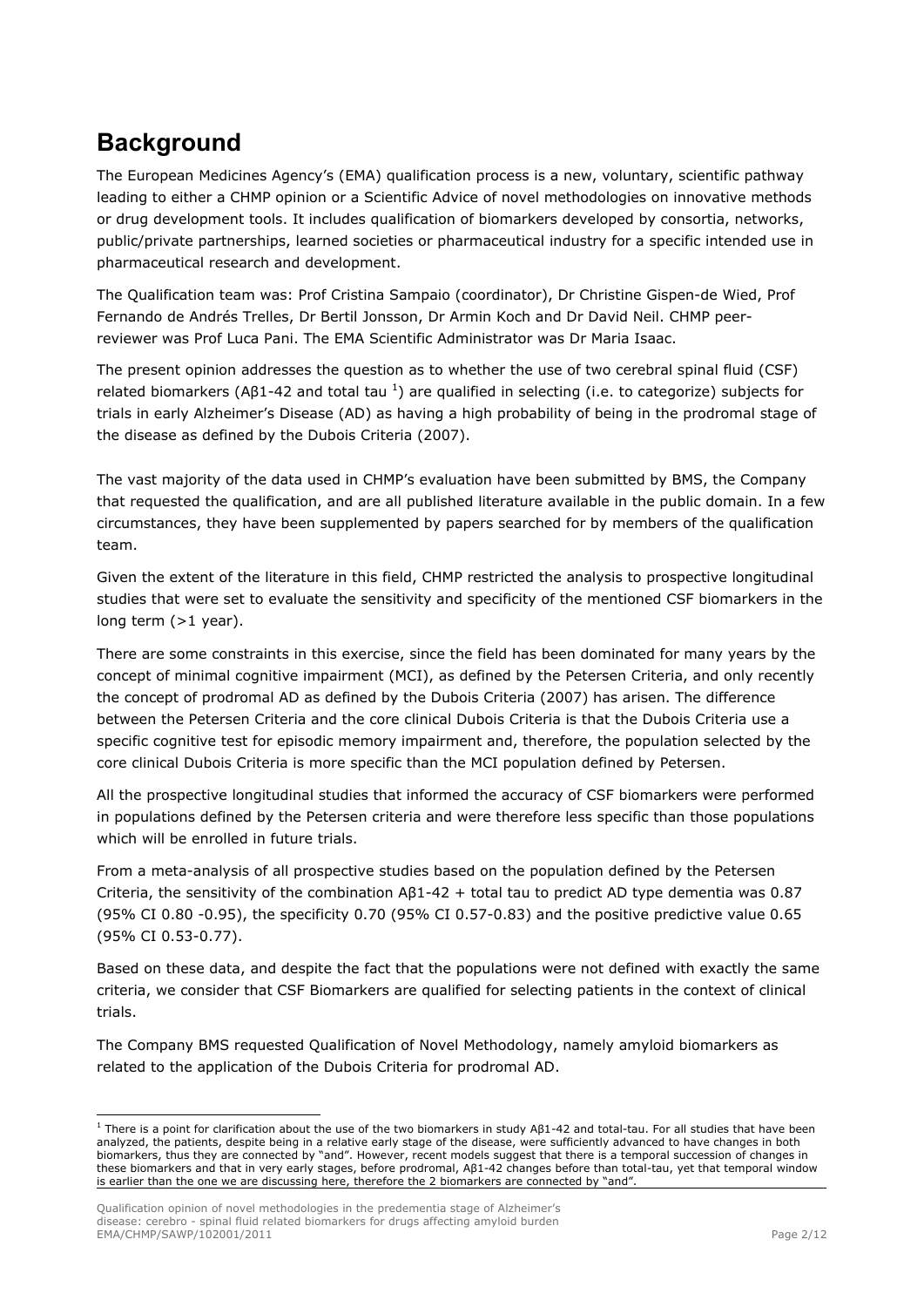## **Scope**

The Dubois Criteria (2007) envisage a stepwise approach as follows:

"In the absence of completely specific biomarkers, the clinical diagnosis of AD can still be only probabilistic, even in the case of typical AD. To meet criteria for probable AD, an affected individual must fulfill criterion A (the core clinical criterion) and at least one or more of the supportive biomarker criteria such as abnormal cerebrospinal fluid biomarker."

The Dubois Criteria (2007) bring the diagnosis of Alzheimer's disease to a stage of disease when dementia is not yet present. It is important to note that these criteria rely centrally in the clinical assessment and the biochemical, and other markers are described as supportive.

In a recent clarification paper by Dubois et al. (2010), the same group of authors elaborated the most appropriate terminology and the role of the supportive markers. Accordingly, "Prodromal AD" (also called "pre-dementia stage of AD") refers to the early symptomatic, pre-dementia phase of AD in which (1) clinical symptoms including episodic memory loss of the hippocampal type (characterised by a free recall deficit on testing not normalized with cueing) are present, but not sufficiently severe to affect instrumental activities of daily living and do not warrant a diagnosis of dementia; and in which (2) biomarker evidence from CSF or imaging is supportive of the presence of AD pathological changes. This phase is now included in the new definition of AD. The term of prodromal AD might disappear in the future if AD is considered to encompass both the pre-dementia and dementia stages.

As it can be understood from the explanation above, to fulfill the Dubois Criteria the subject must meet both the clinical and at least one of the supportive criteria.

Among the supportive criteria listed by Dubois et al. are the CSF biomarkers: low amyloid β1-42 peptide (Aβ1-42) concentrations, increased total-tau (t-tau) concentrations, or increased phosphorylated tau (p-tau) concentrations or a combination of these three. The use of these biomarkers was meant to increase the specificity of the diagnosis of AD or, in practice, the use of these biomarkers as tools to increase the likelihood to correctly predict that a given individual who is suffering from a specific amnestic disorder will evolve to develop a full blown dementia status of the Alzheimer's type in a relative short time window of up to 2 years.

For the time being, the use of these biomarkers is restricted to enrich cohorts and to allow the design of more efficient clinical trials. Although this is not the remit of the current evaluation, there are already discussions in the literature about the diagnostic value of such biomarkers at the individual level (Forlenza et al. 2010).

BMS presented two types of amyloid-related biomarkers in the context described above. In this document, we are set to evaluate the data on pathologic CSF biomarkers (low CSF Aβ1-42, high totaltau [t-tau], phosphorylated tau [p-tau] and their combinations).

After analyzing all the data submitted and data in public domain, the CHMP thinks that the evidence available is strong enough to issue an opinion regarding CSF biomarkers at this point in time.

# **Scientific Discussion & Methodology**

The issue at stake in the decision to quality the CSF amyloid related biomarkers - low CSF Aβ1-42, high total-tau [t-tau], phosphorylated tau [p-tau] and their combinations - is to decide if there is sufficiently good accuracy (sensitivity and specificity) to discriminate patients that are at risk of developing AD, i.e. will the use of these biomarkers be sufficiently accurate to correctly predict that a given individual who is suffering from a specific amnestic disorder will evolve to develop a full blown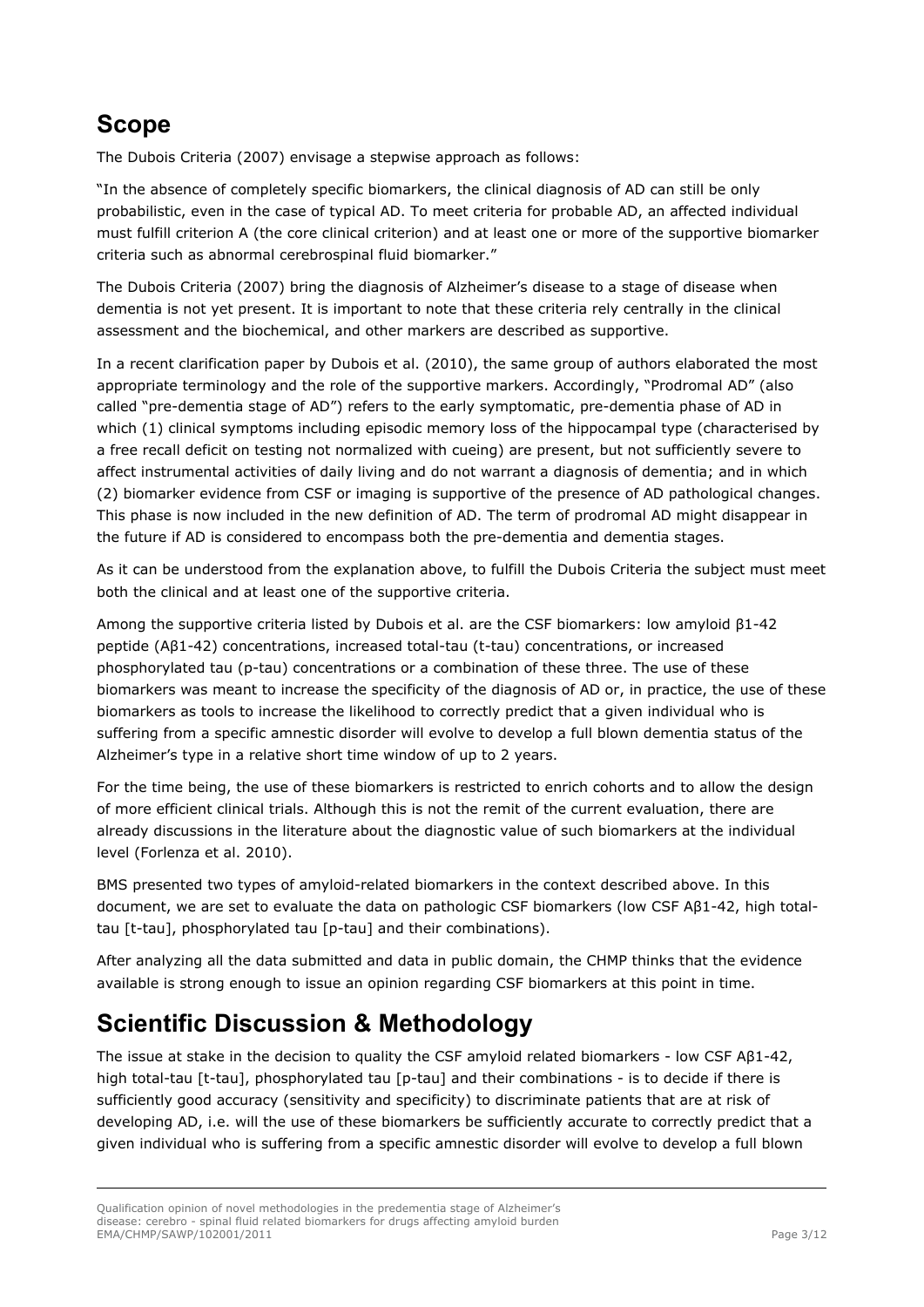dementia status of Alzheimer's type in a relative short time window of up to 2 years, and that the methodology is sufficiently reliable to be generalized.

It is recognized that the type and number of CSF amyloid-related biomarkers are much larger than the selection chosen here, Hampel et al. (2010). The CHMP, however, recognizes that these are the ones for which the largest amount of accumulated data is available and therefore it is reasonable to start with them.

The following table summarizes all longitudinal studies that evaluated the predictive value of at least one of the CSF Biomarkers under consideration - (low CSF Amyloid β1-42 [Aβ], high total-tau [t-tau], phosphorylated tau [p-tau]) that have been published.

|                 |      |                            |                                                            | Sample | <b>Baseline</b> | Follow         | $N^{\circ}$ |                                    |             | Specifi |            |
|-----------------|------|----------------------------|------------------------------------------------------------|--------|-----------------|----------------|-------------|------------------------------------|-------------|---------|------------|
| Study           | Year | Location                   | Marker                                                     | Size   | Subjects        | Up (Yrs)       | Convert     | H.R. (95% CI)                      | Sensitivity | city    | <b>AUC</b> |
|                 |      |                            | $CSF-AB$                                                   | 59     | MCI             | 18 mos.        | 30          | $5.0(1.4 - 18.0)$                  |             |         |            |
| Bouwman         | 2007 | Netherlands                | Total-T                                                    | 59     | MCI             | 18 mos.        | 30          | 5.3(1.5, 19.2)                     |             |         |            |
|                 |      |                            | $T-T/A\beta$                                               | 59     | MCI             | 18 mos.        | 30          | $3.0(1.7-7.9)$                     |             |         |            |
|                 |      |                            | $CSF-AB$                                                   | 61     | Cog Normal      | 3              | 13          | $0.99(0.99 -$<br>1.01)             |             |         |            |
| 2007<br>Fagan   |      | <b>US</b>                  | Total-T                                                    | 61     | Cog Normal      | 3              | 13          | $1.00(1.00 -$<br>1.01)             |             |         |            |
|                 |      |                            | $P-T$                                                      | 61     | Cog Normal      | 3              | 13          | $1.02(0.99 -$<br>1.04)             |             |         |            |
|                 |      |                            | $T-T/A\beta$                                               | 61     | Cog Normal      | 3              | 13          | $5.21(1.58 -$<br>17.22)            |             |         |            |
|                 |      |                            | $P-T/A\beta$                                               | 61     | Cog Normal      | 3              | 13          | $4.39(1.62 -$<br>11.86)            |             |         |            |
| Buchhave        | 2008 | Sweden                     | $CSF-AB$                                                   | 148    | MCI             | 4              | 63          | $6.83(2.40 -$<br>19.4)             |             |         |            |
|                 |      |                            | $CSF-AB$                                                   | 186    | aMCI            | $\overline{2}$ | 60          | 1.3                                |             |         |            |
| Vemuri          | 2009 | <b>US</b>                  | $T-T$                                                      | 186    | aMCI            | $\overline{2}$ | 60          | $1.7(1.1 - 2.6)$                   |             |         |            |
|                 |      |                            | $P-T$                                                      | 186    | aMCI            | $\overline{2}$ | 60          | $1.8(1.1 - 2.9)$                   |             |         |            |
|                 |      |                            | $T-T/A\beta$                                               | 186    | aMCI            | $\mathsf{2}\,$ | 60          | $2.0(1.1 - 3.4)$                   |             |         |            |
|                 |      | Sweden                     | T- $\mid$ /<br>$\mathbf{A} \circledR$                      | 137    | MCI             | $\overline{4}$ | 57          | $17.7(5.3 - 58.9)$                 | 95%         | 83%     |            |
| 2006<br>Hansson |      |                            | $P-$ /<br>$\mathbf{A}^{\scriptsize\textcircled{\tiny R}}$  | 137    | MCI             | $\overline{4}$ | 57          | $16.8(5.0 - 56.5)$                 | 95%         | 81%     |            |
|                 |      |                            | $(T - A@)$<br>/ P- $\tau$                                  | 137    | MCI             | $\overline{4}$ | 57          | $19.8(6.0 - 65.7)$                 | 95%         | 87%     |            |
| Hansson         | 2007 | Sweden                     | $\mathbf{A}^{\scriptsize\textcircled{\tiny R}}$            | 137    | MCI             | $\overline{4}$ | 57          | $8.97(3.2-24.9)$                   | 93          | 53      | 0.77       |
| Hansson         | 2009 | Sweden                     | $T$ - $\tau$ /<br>$\mathbf{A} \circledast$                 | 167    | MCI             | $\overline{4}$ | 69          | $13.4(4.0 - 45.1)$                 | 95%         | 83%     |            |
| Visser          | 2009 | Multi-centre<br>${\rm EU}$ | T-τ $/$<br>$\mathbf{A}^{\scriptsize\textcircled{\tiny R}}$ | 100    | aMCI            | $\mathfrak{Z}$ | 35          | 26.8 (Odds Rat)<br>$(1.6 - 456.4)$ |             |         |            |
| Bloom           |      | 2009<br>Sweden             | CSF-<br>$\mathbf{A}^{\scriptsize\textcircled{\tiny R}}$    | $28\,$ | MCI             | $\mathfrak{Z}$ | 14          |                                    | 85%         |         |            |
|                 |      |                            | Total- $\tau$                                              | 28     | MCI             | 3              | 14          | 7.0 (Rel Risk)<br>$(1.7 - 38.6)$   |             | 86%     |            |
|                 |      |                            | $P-\tau$                                                   | 28     | MCI             | $\mathfrak{Z}$ | 14          | 3.5 (Rel Risk)<br>$(1.2 - 10.1)$   |             | 83%     |            |
|                 |      |                            | $A\circledcirc, P-\tau,$<br>and T- $\uparrow$              | 28     | MCI             | $\overline{3}$ | 14          |                                    | 64%         | 79%     |            |
| Mattsson        | 2009 | 12 EU<br>Memory            | $_{\rm CSF-}$<br>$\mathbf{A} \circledcirc$                 | 750    | MCI             | $\sqrt{2}$     | 271         |                                    | 79%         | 65%     | 0.78       |
|                 |      | Clinics                    | Total- $\tau$                                              | 750    | MCI             | $\sqrt{2}$     | 271         |                                    | 86%         | 56%     | 0.79       |

Qualification opinion of novel methodologies in the predementia stage of Alzheimer's disease: cerebro - spinal fluid related biomarkers for drugs affecting amyloid burden EMA/CHMP/SAWP/102001/2011 Page 4/12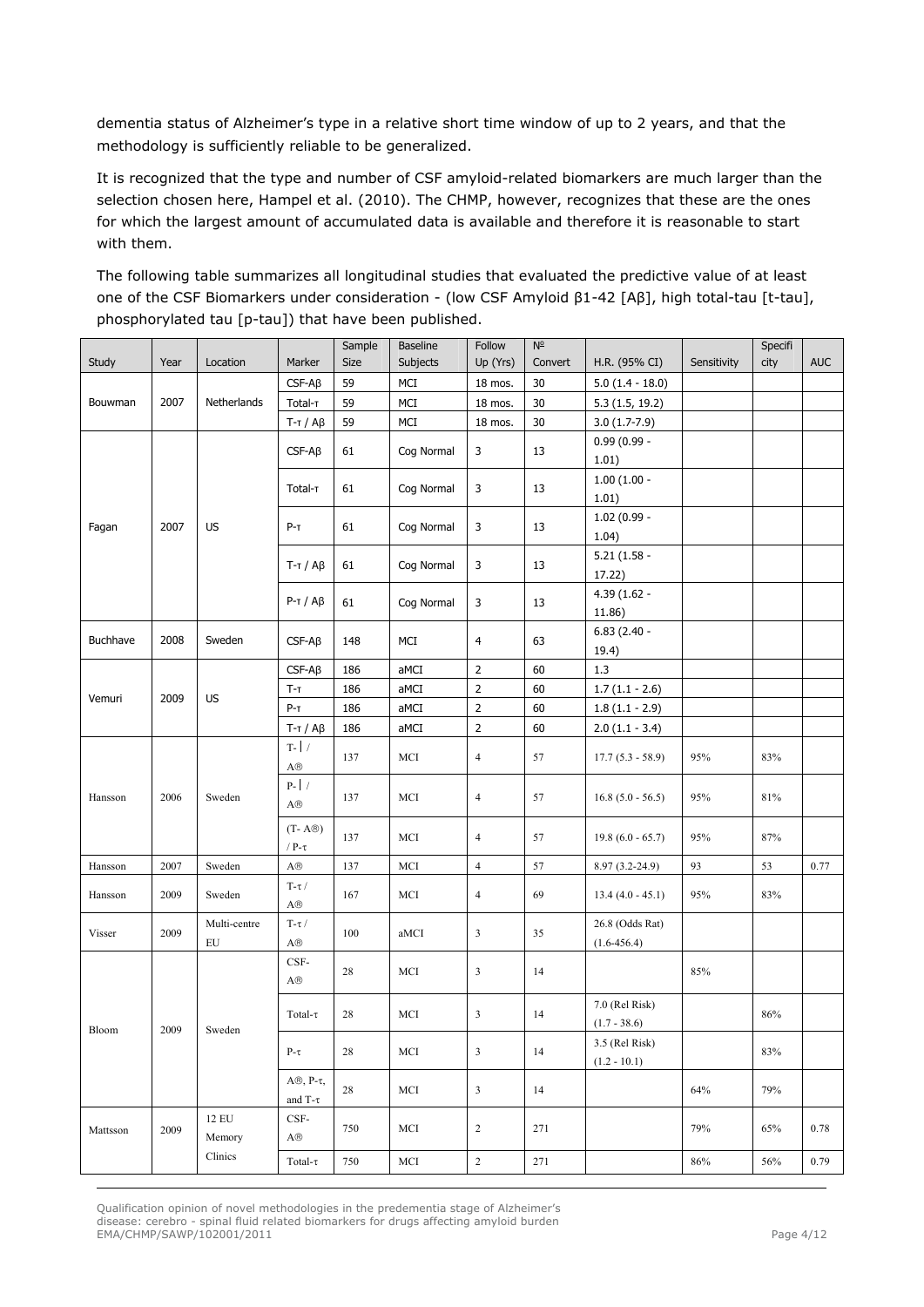|  | $P-\tau$        | 750 | MCI | $\overline{\phantom{a}}$<br><b><u>_</u></b> | 271<br>$\sim$ $\prime$ 1 |                                 | 84% | 47% | 0.76 |
|--|-----------------|-----|-----|---------------------------------------------|--------------------------|---------------------------------|-----|-----|------|
|  | $T-\tau/$<br>A® | 750 | MCI | <b><u>_</u></b>                             | 271<br>211               | 5.2 (Rel Risk)<br>$(3.9 - 6.9)$ | 83% | 72% |      |

Bouwman et al. (2007) presented a follow-up of 64 subjects diagnosed as MCI according to the Petersen Criteria, using Elisa commercial kits to measure Aβ1-42 and tau, with cut-off for Aβ1-42 < 495 pg/mL and for tau > 356 pg>mL. They found an increased risk of progression to dementia of about 3-fold.

Fagan et al. (2007), is a study focused on cognitively normal individuals thus less relevant for the predicated here. Nevertheless, a sub analysis in this study correlated findings of Pittsburgh Compound B (PIB) PET imaging with CSF biomarkers showing a good correlation that are relevant and interesting for a later discussion of the PET markers. The conclusion of this study stated that the very mildest symptomatic stage of AD exhibits the same CSF biomarker phenotype as more advanced AD. In addition, levels of CSF Aβ1-42, when combined with amyloid imaging, augment clinical methods for identifying in individuals with brain amyloid deposits whether dementia is present or not. Importantly, CSF tau/Aβ1-42 ratios show strong promise as antecedent (nonclinical) biomarkers that predict future dementia in cognitively normal older adults.

Buchhave et al. (2008) studied a population of MCI subjects defined by Petersen Criteria however the interest of the authors was to combine different markers, cognitive tests, PET and CSF biomarkers; therefore the data for the CSF marker alone is not presented by itself. A commercial kit was used to measure Aβ1-42 and the cut-off was < 640 ng/l. They concluded that combinations of the cube copying test with MMSE, rCBF and CSF Aβ1-42 measurements could help in identifying subgroups of MCI subjects with either substantially reduced or increased risk for future development of AD.

In Vemuri et al. (2009), data from the Alzheimer's Disease Neuroimaging Initiative were used to study cross-sectionally the correlations of both MRI and CSF biomarkers with clinical diagnosis and with cognitive performance in cognitively normal (CN), amnestic mild cognitive impairment (aMCI), or AD cohorts with both CSF and MRI. Baseline CSF (t-tau, Aβ1–42, and p-tau181P) and MRI scans were obtained in 399 subjects (109 CN, 192 aMCI, 98 AD). Structural Abnormality Index (STAND) scores, which reflect the degree of AD-like features in MRI, were computed for each subject. Aβ1–42 did not have an ordered relationship of time to conversion by quartiles that were biologically sensible, which might be due to the significant nonlinear relationship. The authors concluded that CSF and MRI biomarkers independently contribute to intergroup diagnostic discrimination and the combination of CSF and MRI provides better prediction than either source of data alone. However, according to their results, MRI provides greater power and better correlation with general cognition and functional status cross-sectionally than the CSF biomarker tested.

Hansson et al. (2006) assessed a series of 180 consecutive patients with MCI (Petersen Criteria), 137 of them underwent successful lumbar puncture at baseline. Patients at risk of developing dementia were followed clinically for 4–6 years. Additionally, 39 healthy individuals, cognitively stable over 3 years, served as controls. The authors analysed CSF concentrations of Aβ1–42, total tau (T-tau), and phosphorylated tau (P-tau181) using Luminex xMAP technology. The cut-off values that best indicated a relative risk of progression to incipient AD were T-tau> 350 ng/L and Aβ1–42 <530 ng/L, which defined pathological (or Alzheimer's disease-indicative) CSF. The combination of T-tau and Aβ1–42/Ptau181 ratio yielded closely similar results (sensitivity 95%, specificity 87%, hazard ratio 19.8).

Hansson at el. (2007) is the same cohort as Hansson et al. (2006) but it provides further data on the diagnostic accuracy concerning Alzheimer's dementia. The CSF Aβ1–42 concentration identified incipient AD in the MCI cohort with a sensitivity of 93% (95% CI, 82– 98) and a specificity of 53% (95% CI, 41–64) when an optimal cut-off value of 0.64 ng/mL, as identified by the Youden method, was used. The positive likelihood ratio was 2.0 and the negative likelihood ratio was 0.14 for Aβ1–42.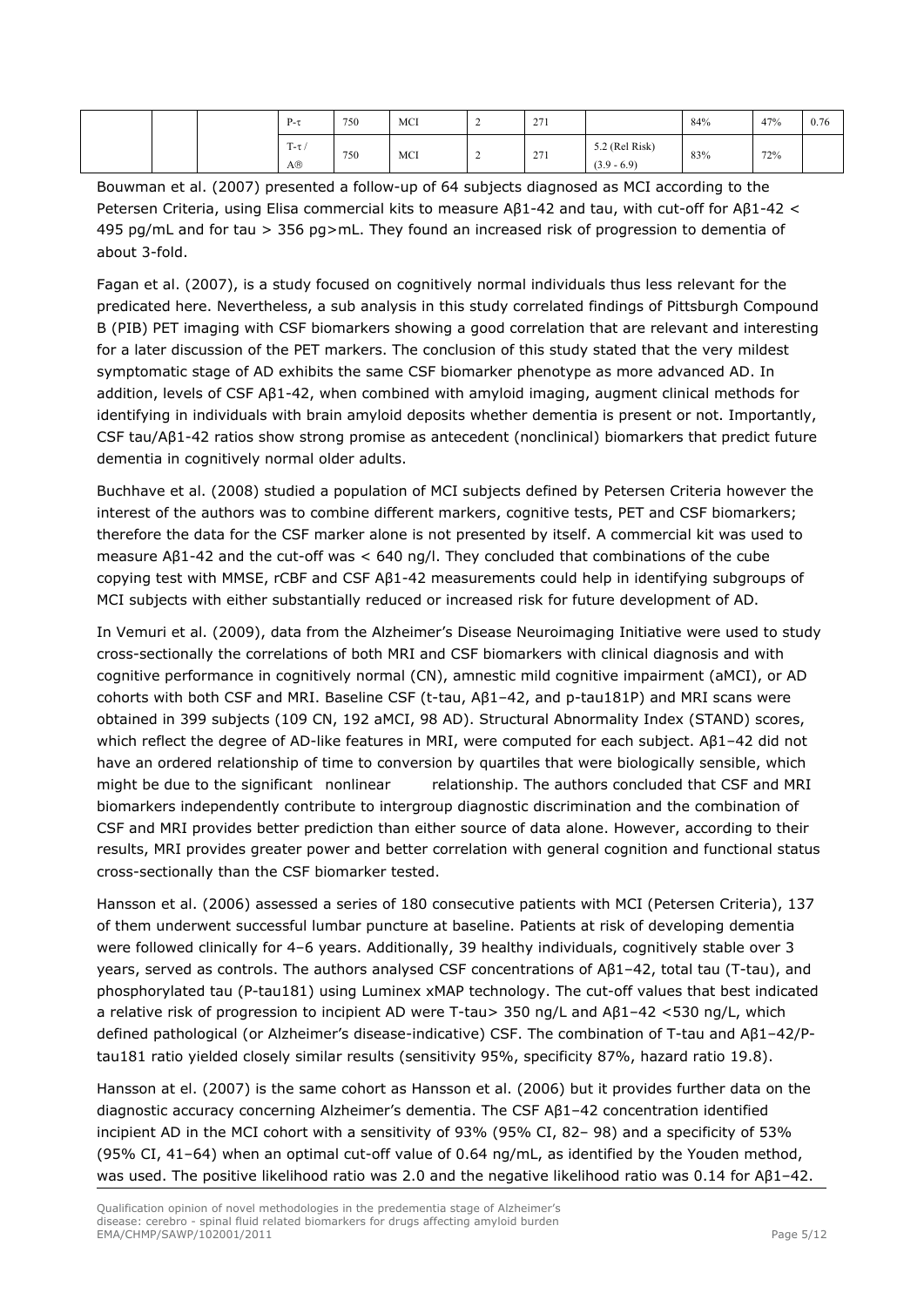The Aβ1–42 / Aβ1–40 ratio resulted in a sensitivity of 87% (95% CI, 76–95) and a specificity of 78% (95% CI, 67–86) for prediction of AD among the MCI patients using the optimal cut-off value 0.95. The positive likelihood ratio was 3.9 and the negative likelihood ratio was 0.16 for the Aβ1–42 / Aβ1–40 ratio. When comparing the diagnostic performance of these two approaches, the area under the curve was larger for the Aβ1–42 / Aβ1–40 ratio (0.87; 95% CI, 0.80–0.92) than for AB42 alone (0.77; 95% CI,  $0.69-0.84$ ), which was statistically significant ( $p < 0.05$ ).

Hansson et al. (2009), is a study aimed to identify preclinical AD in patients with MCI using measurements of both regional cerebral blood flow (rCBF) and CSF biomarkers. Baseline rCBF assessments ((133)Xe method) were performed in 70 patients with MCI who were cognitively stable for 4-6 years, 69 patients with MCI who subsequently developed AD, and 33 healthy individuals. CSF was collected at baseline and analyzed for Aβ1–42, total tau and phophorylated tau. In contrast to patients with stable MCI, those who subsequently developed AD had decreased rCBF in the temporoparietal cortex already at baseline. The relative risk of future progression to AD was particularly increased in MCI patients with decreased rCBF in parietal cortex (hazard ratio 3.1, P<0.0001). Subjects with pathological levels of both CSF tau and Aβ1–42 were also at high risk of developing AD (hazard ratio 13.4, P<0.0001). The MCI patients with a combination of decreased parietal rCBF and pathological CSF biomarkers at baseline had a substantially increased risk of future development of AD, with a hazard ratio of 24.3 (P<0.0001), when compared to those with normal CSF biomarkers. Moreover, decreased parietal rCBF (but not CSF biomarkers) was associated with a more rapid progression to AD. The authors concluded that the combination of rCBF and CSF biomarkers improves the risk assessment of progression to AD in patients with MCI.

Visser et al. (2009), for the DESCRIPA study, investigated the prevalence of a CSF AD profile in patients with subjective cognitive impairment (SCI), non-amnestic mild cognitive impairment (naMCI) or aMCI and the association of this profile with cognitive outcome in each group. Patients with SCI, naMCI, aMCI, and neurologically healthy controls were recruited from 20 memory clinics across Europe, between January 2003 and June, 2005, into this prospective cohort study. A CSF AD profile was defined as an abnormal ratio of Aβ1-42/tau. Patients were assessed annually up to 3 years. Outcomes measures were changes in memory, overall cognition, mini-mental state examination (MMSE) score, daily function, and progression to AD-type dementia.

The CSF AD profile was defined as a score below 1, calculated with the formula Aβ1-42/(240+[1·18×Ttau]). This formula can distinguish patients with AD from controls or from patients with other types of dementia and can identify patients with potential AD-type dementia among patients with MCI at a sensitivity in the range of 88–91% and a specificity in the range of 52–90%.

All patients who were diagnosed with AD-type dementia at follow-up had CSF AD profile at baseline. A CSF AD profile in patients with a MCI was associated with an increased risk for AD type-dementia (Odds ratio OR, 26.8% 95% CI 1.6-456.4; p=0.02).

Bloom et al. (2009), using ELISA, measured the CSF biomarkers in 47 AD patients, 58 patients with MCI (Petersen Criteria) and 35 healthy control subjects. Twenty-eight MCI patients revisited the clinic and half of them progressed to AD during a period of 3–12 years. Results corroborate an increased risk for progression from MCI to AD with elevated CSF T-tau and P-tau and with the presence of the APOE E4/E4 genotype, but not with decreased Aβ1-42. This paper demonstrated that MCI subjects with high CSF T-tau or P-tau and APOE E4 homozygosity progressed faster from MCI to AD. Therefore these biomarkers can be considered robust predictors of AD and associated with a more rapid progression from MCI to AD.

Mattsson et al. (2009), investigated the diagnostic accuracy of CSF Aβ1-42, total tau protein (T-tau), and tau phosphorylated at position threonine 181 (P-tau) for predicting incipient AD in patients with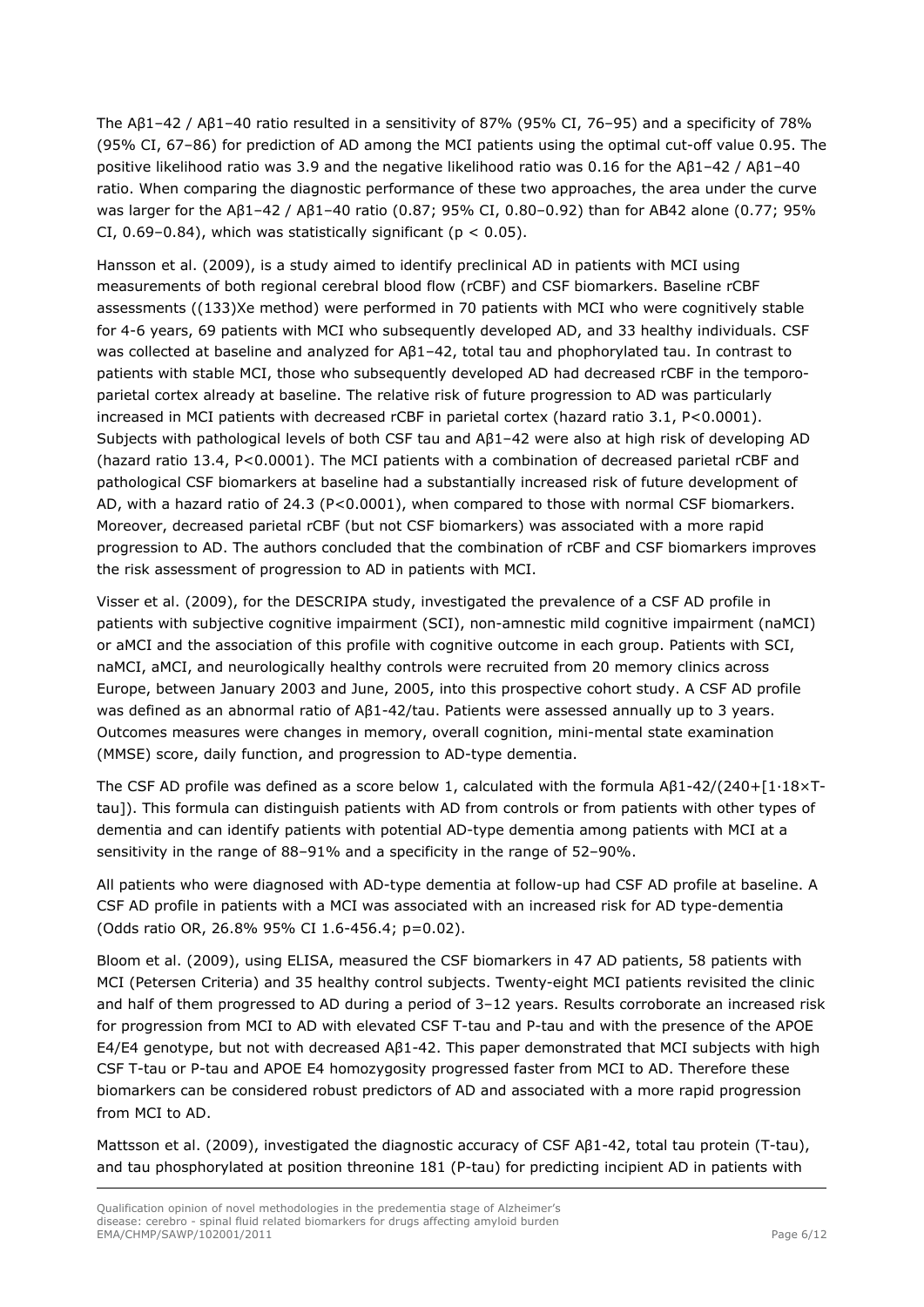MCI. This study had 2 parts: a cross-sectional study involving patients with AD and controls to identify cut-off values, followed by a prospective cohort study involving patients with MCI, conducted 1990- 2007. A total of 750 individuals with MCI, 529 with AD, and 304 controls were recruited by 12 centers in Europe and the United States. Individuals with MCI were followed up for at least 2 years or until symptoms had progressed to clinical dementia. Main outcome measures were sensitivity, specificity, positive and negative likelihood ratios (LRs) of CSF Aβ1-42, T-tau, and P-tau for identifying incipient AD.

Of the patients with MCI, 420 did not progress to dementia (stable MCI) when followed up for at least 2 years (median, 3; range, 2-11 years). During follow-up, 330 cases with MCI showed progression of cognitive symptoms to clinical dementia. Of these, 271 were diagnosed as having AD (i.e., had incipient AD at base- line), and 59 with other types of dementia, including 28 with vascular de-mentia, 14 with dementia with Lewy bodies, 7 with fronto temporal dementia, and 10 with neurological diseases and dementia. In the MCI sample, the annual rate of AD diagnosis was around 11% in the first 4 study years. The median time to conversion was 24 months (range, 2-126 months) in AD, 30 months in vascular dementia (range, 6-77 months), 12 months in dementia with Lewy bodies (range, 7-52 months), 22 months in fronto temporal dementia (range, 6-37 months), and 36 months in other dementias (range 24-60 months).

Following recommendations in the Standard for Reporting Diagnostic Criteria, Bossuytt et al. (2003), cut-off values for individual biomarkers were established for all AD patients vs. all controls, with sensitivity for the index test set at 85%. Positive CSF t-tau and p-tau test results were defined as values above the (T-tau>320 ng/L and P-tau> 52 ng/L, respectively), and positive CSF Aβ1-42 as values below the cut-off (<482 ng/L).

Aβ1-42 had a sensitivity of 79% (215 of 271; 95% CI, 74%-84%), a specificity of 65% (321 of 479; 95% CI, 61%-69%), a positive Likelihood Ratio (LR) of 2.3 (95% CI, 2.0-2.6), and a negative LR of 0.32 (95% CI, 0.28-0.36). P-tau had a sensitivity of 84% (227 of 270; 95% CI, 80%-88%), a specificity of 47% (225 of 479; 95% CI, 42%-52%), a positive LR of 1.6 (95% CI, 1.4-1.8), and a negative LR of 0.34 (95% CI, 0.31-0.37). T- tau had a sensitivity of 86% (232 of 271; 95% CI, 82%- 90%), a specificity of 56% (268 of 479, 95% CI, 51%-61%), a positive LR of 1.9 (95% CI, 1.7-2.2), and a negative LR of 0.26 (95% CI, 0.23- 0.29). The area under the receiver operating characteristic curve was 0.78 (95% CI, 0.75-0.82) for AB42; 0.76 (95% CI, 0.72-0.80) for P-tau; and 0.79 (95% CI, 0.76-0.83) for T-tau.

The final index test was an equation for the combination of  $A\beta1-42/P$ -tau ratio (y) and T-tau (x), with cut-off values constructed in the training set of all patients with AD vs. all controls, and sensitivity for AD set at greater than 85% based on logistic regression analysis ( $y = 3.694+0.0105x$ ). This equation was evaluated in MCI patients with incipient AD vs. controls in a first step and in MCI patients only in a final step. As shown in earlier studies, the predictive value of the biomarkers combined was greater than the predictive value of any individual biomarker. In comparing patients with MCI and incipient AD with controls, the cut-off equation achieved a sensitivity of 83% (223 of 270, 95% CI, 78%- 88%), a specificity of 88% (266 of 303, 95% CI, 84%-92%), a positive LR of 7.0 (95% CI, 5.7-8.5), and a negative LR of 0.17 (95% CI 0.14-0.21). When applied to all MCI patients only, the specificity was 72% (345/479, 95% CI, 68%-76%), the positive LR was 3.0 (95% CI, 2.5-3.4), the negative LR was 0.24 (95% CI, 0.21-0.28), the positive predictive value was 62%, and the negative predictive value was 88%. The relative risk for incipient AD in MCI patients with a positive result on this equation was 5.2 (95% CI, 3.9-6.9).

In addition to the studies in the table that are the ones discussed by the Company there is a further analysis of the ADNI data, Shaw et al. (2009). The ADNI is a large, multicenter, longitudinal neuroimaging study, launched in 2004 by the National Institute on Aging, the National Institute of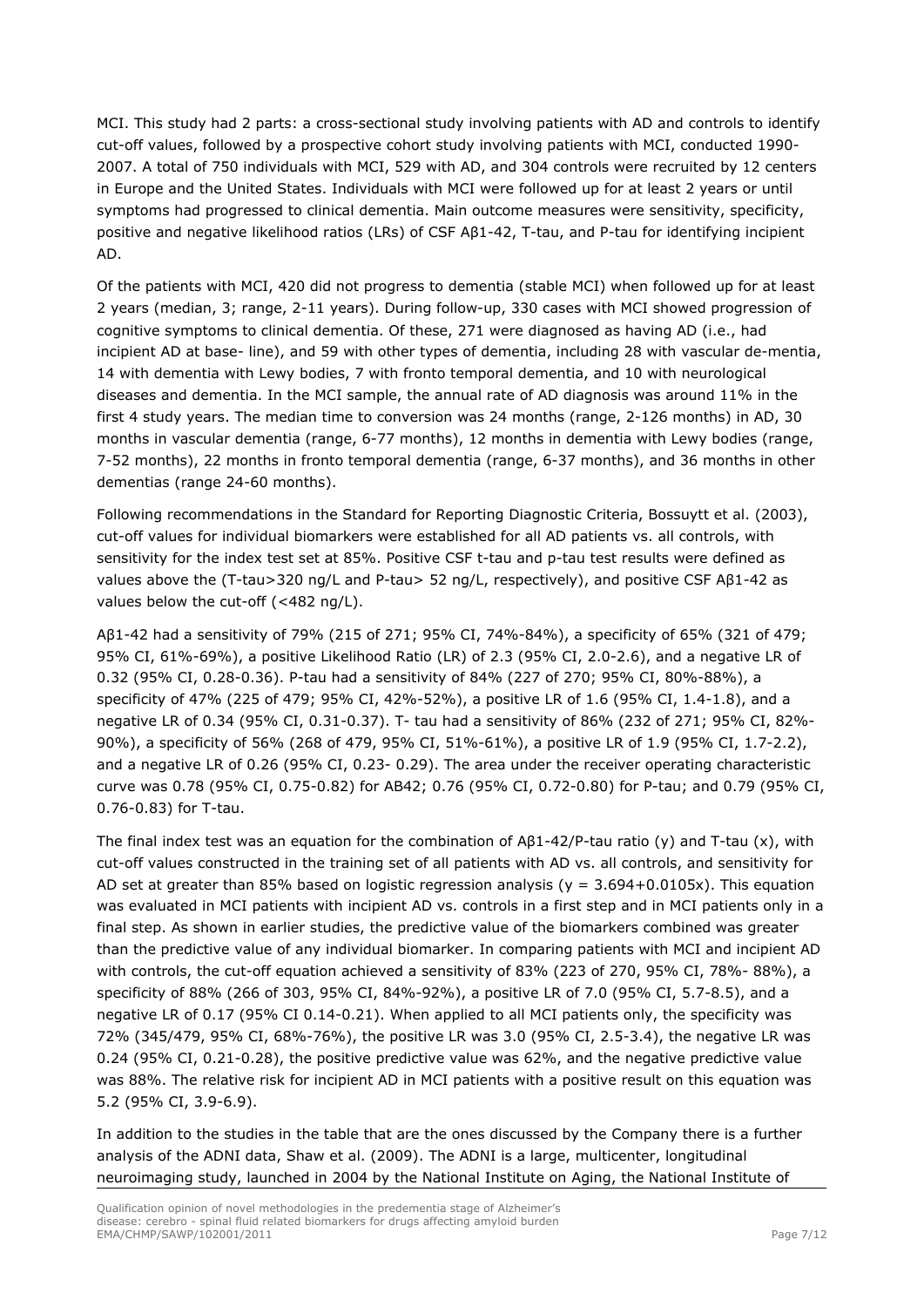Biomedical Imaging and Bioengineering, the Food and Drug Administration, private pharmaceutical companies, and nonprofit organizations. ADNI includes 819 adult subjects, 55 to 90 years old, who meet entry criteria for a clinical diagnosis of amnestic MCI ( $n = 397$ ), probable AD ( $n = 193$ ), or normal cognition (n = 229). Baseline CSF samples were obtained in the morning after an overnight fast from 416 ADNI subjects (AD = 102, MCI = 200, NC = 114 with average  $[\pm$  standard deviation] ages of 75  $\pm$  8, 75  $\pm$  7, and 76  $\pm$  5 years, respectively; Premortem CSF was obtained from separate, ADNI-independent groups of autopsy-confirmed AD cases and additional NC subjects who were matched for age to provide a pathological basis for these biomarker measurements. The CSF t-tau, ptau181p, and Aβ1-42 concentrations of these individuals were measured using the same reagents and assay system described earlier for the baseline CSF samples from ADNI subjects.

As expected, there were ADNI MCI subjects who converted to a clinical diagnosis of probable AD during the first year of follow-up. As of August 15, 2008, there were a total of 37 MCI subjects who had provided CSF samples at baseline when they entered ADNI and who 12 months thereafter were documented to be converters to AD at the time of their year 1 visit. The average biomarker concentrations and ratio values for these MCI to AD converters were different ( $p < 0.0001$ ) from the corresponding results for the ADNI NC group, and as noted later, they had an AD- like CSF profile incidence comparable with that seen in the ADNI AD group. On the other hand, the three MCI subjects who back-converted to NC status showed an NC-like CSF tau and Aβ profile at baseline. The CSF t-tau values for these MCI subjects were 69, 73, and 83pg/mL, all less than the cut-off value of 93pg/mL; the values for Aβ1-42 were 253, 233, and 285pg/mL, all greater than the cut-off value of 192pg/mL; and the values for p- tau181p were 21, 25, and 20 pg/mL, two less than the cut-off value of 23pg/mL and one slightly more than it. The change in clinical diagnosis for these three MCI individuals was based on an improvement on several cognitive measures including the ADAS-Cog, Mini-Mental State Examination, and memory measures.

Finally, application of the cut-off values for the three best pathologically based parameters, Aβ1-42, ttau/Aβ1-42, and the LRTAA logistic regression model, for the presence of an AD-like CSF profile in the ADNI AD, MCI, and NC groups, as well as in the MCI subjects who converted to AD, showed the following incidence of an AD-like CSF profile: 91, 88, and 89%, respectively, for AD; 74, 69, and 70%, respectively, for MCI; 38, 34, and 31%, respectively, for NC; and 86.5, 89, and 86.5%, respectively, for MCI converters to AD.

#### **Conclusions**

The prospective data available is very consistent in showing that subjects diagnosed as MCI according to the Petersen Criteria which are less specific for AD than the clinical core of the Dubois Criteria that have a positive CSF biomarker profile based on Aβ1-42 and Tau are more likely to develop dementia in the coming 2 to 3 years. How likely that evolution for dementia is, is still relative uncertain but it is much more frequent than when the CSF biomarker profile is negative. All studies are supportive of the concept that a positive signature predicts the evolution to dementia since they have found that the CSF biomarker signature based on Aβ1-42 and tau predicts the evolution to dementia in cohorts of MCI patients diagnosed according with the Petersen criteria. There are 2 exceptions, one being the study by Vemuri et al. in a subset of the ADNI data the multi factorial model did not find that the CSF signature would add any information to the MRI and the other is by Bloom et al. 2009 in a small sample size study could only find a value for the increased Tau but not for the low Aβ1-42.

Given the consistency of the data available CHMP concludes that a positive signature of CSF biomarkers, i.e. a low Aβ1-42 and high tau is qualified to predict predictive for an evolution for dementia in patients diagnosed as MCI.

Qualification opinion of novel methodologies in the predementia stage of Alzheimer's disease: cerebro - spinal fluid related biomarkers for drugs affecting amyloid burden EMA/CHMP/SAWP/102001/2011 Page 8/12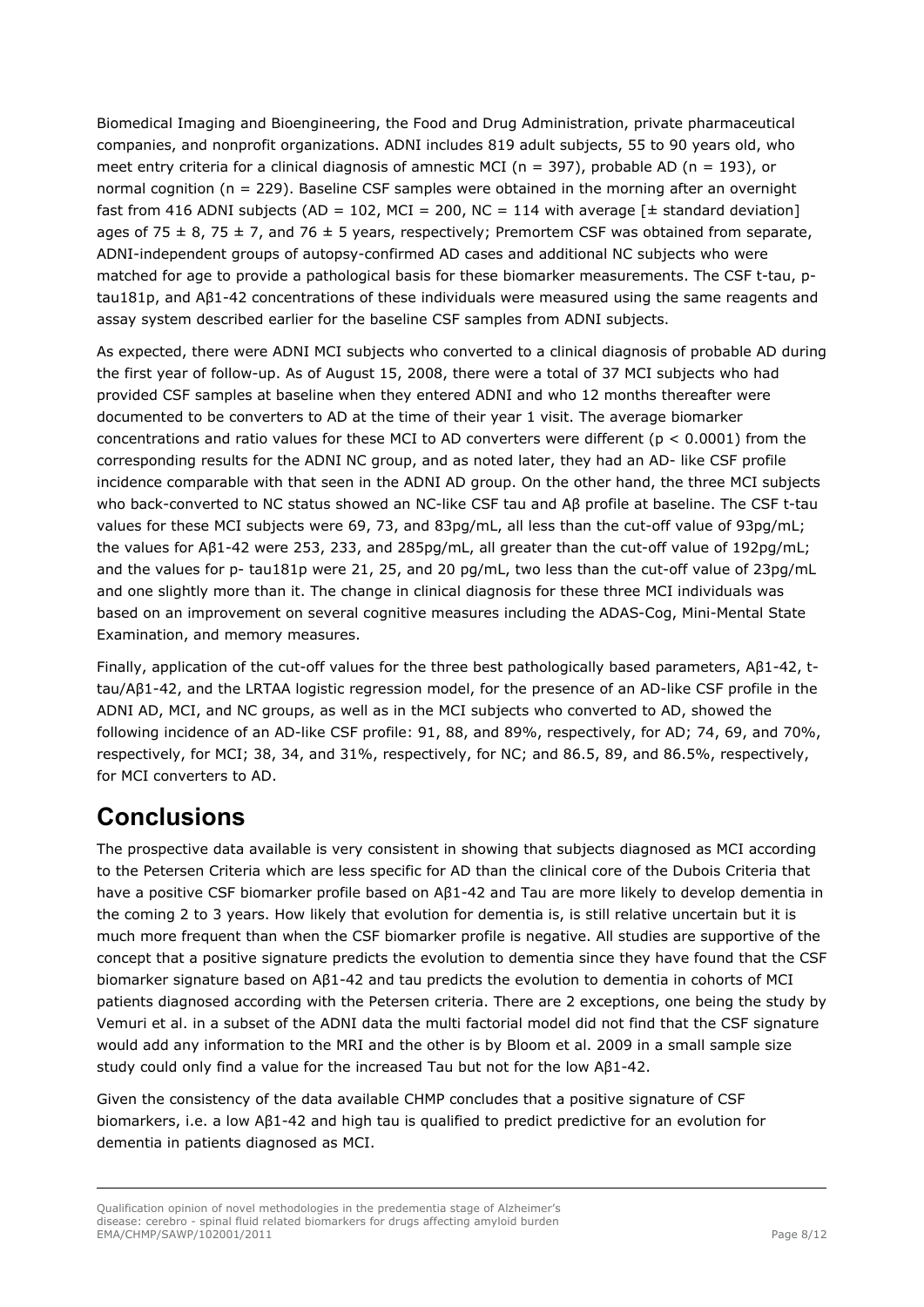To establish the accuracy of the predictive value of the Biomarkers signature CHMP took advantage of a published systematic review and meta-analysis. While in the discussion above only studies with more than 1.5 years of follow-up were retrieved by the Company in the meta-analysis quoted here, van Rossum IA et al. (2010) all longitudinal studies were considered.

The mean conversion rate to AD-type dementia in the studies was 37% during a mean follow-up of 2.5 years. Cohen's delta show that Aβ1-42, T-tau, p-tau were significant predictors of outcome. The highest OR for AD type dementia was found for the combination of Aβ1-42 and T tau with or without ptau (OR 18.1, 95% CI, 9.6-34.2). An abnormal combination was defined as an abnormal ratio of these markers or as an abnormal score for at least 2 of these markers; the combination of Aβ1-42 with only p-tau and a slightly lower OR 17.5 (95% CI, 10-30.6). For the individual markers, the OR ranged from 7.54 (AB42) to 8.05 (p-tau). For further analysis the combination Aβ1-42 and T-tau was selected because it was studied in 8 studies with a total of 1236 MCI patients of which 454 converted to AD type dementia. The sensitivity of this combination to predict AD type dementia was 0.87, 95% CI, 0.80 -0.95, the specificity 0.70, 95% CI, 0.57-0.83 and the positive predictive value of 0.65, 95% CI, 0.53- 0.77.

Given the values detailed above CHMP considered the positive signature of CSF biomarkers, i.e. a low Aβ1-42 and high Tau qualified to predict the evolution to dementia in patients diagnosed as MCI. The sensitivity will be at least 80% and the specificity 60%.

Overall the accuracy is considered to be sufficient to provide the desirable population enrichment of patients at risk to develop AD dementia. In fact the biomarker signature of low Aβ1-42 and high Tau has a relative high sensitivity what allows the exclusion of subjects with a low likelihood of developing dementia when it is not present. The specificity is not as high, thus the signature is less useful in predicting accurately the development of dementia. However for an individual diagnosed as MCI for whom the CSF status is unknown the probability to convert to dementia is about 15% per year. This rate increases about 3-fold if the CSF biomarkers are positive. In any case given that the signature has a higher sensitivity than specificity its usefulness is greater for trial enrichment.

During the discussions, the SAWP touched upon the issues of reliability of the measurement methods. This topic was not meant to be addressed in depth, thus limitation and impact on the qualification decision are acknowledged (Bjerke et al. (2010), Mattsson et al. (2010), Teunissen et al. (2010)).

# **CHMP Qualification opinion**

In patients with MCI a positive CSF biomarker signature based on a low Aβ1-42 and a high T-tau can help predict evolution to AD-dementia type. The PPV is at least 60%. Given the relative high sensitivity and moderate specificity, the CSF biomarker signature based on a low Aβ1-42 and a high T-tau is useful for the enrichment of clinical trial populations.

ELISA methods to measure this CSF biomarker signature are commercially available, but the process of measurement is also complex. To obtain reliable results implies the standardization of all steps, from liquor collection and the type of vials used in sampling to the last working procedure in the circuit. International guidelines have been produced to assure inter-site concordance. These guidelines must be enforced.

The CSF biomarker signature based on a low Aβ1-42 and a high T-tau qualifies to identify MCI patients who most nearly equate to the prodromal stage of AD (Dubois et al, 2007) and who are at risk to evolve into AD-dementia. Collection, handling and measurements of all CSF samples should be performed according to Good Laboratory Practice and to the specific international standards for these measurements.

Qualification opinion of novel methodologies in the predementia stage of Alzheimer's disease: cerebro - spinal fluid related biomarkers for drugs affecting amyloid burden EMA/CHMP/SAWP/102001/2011 Page 9/12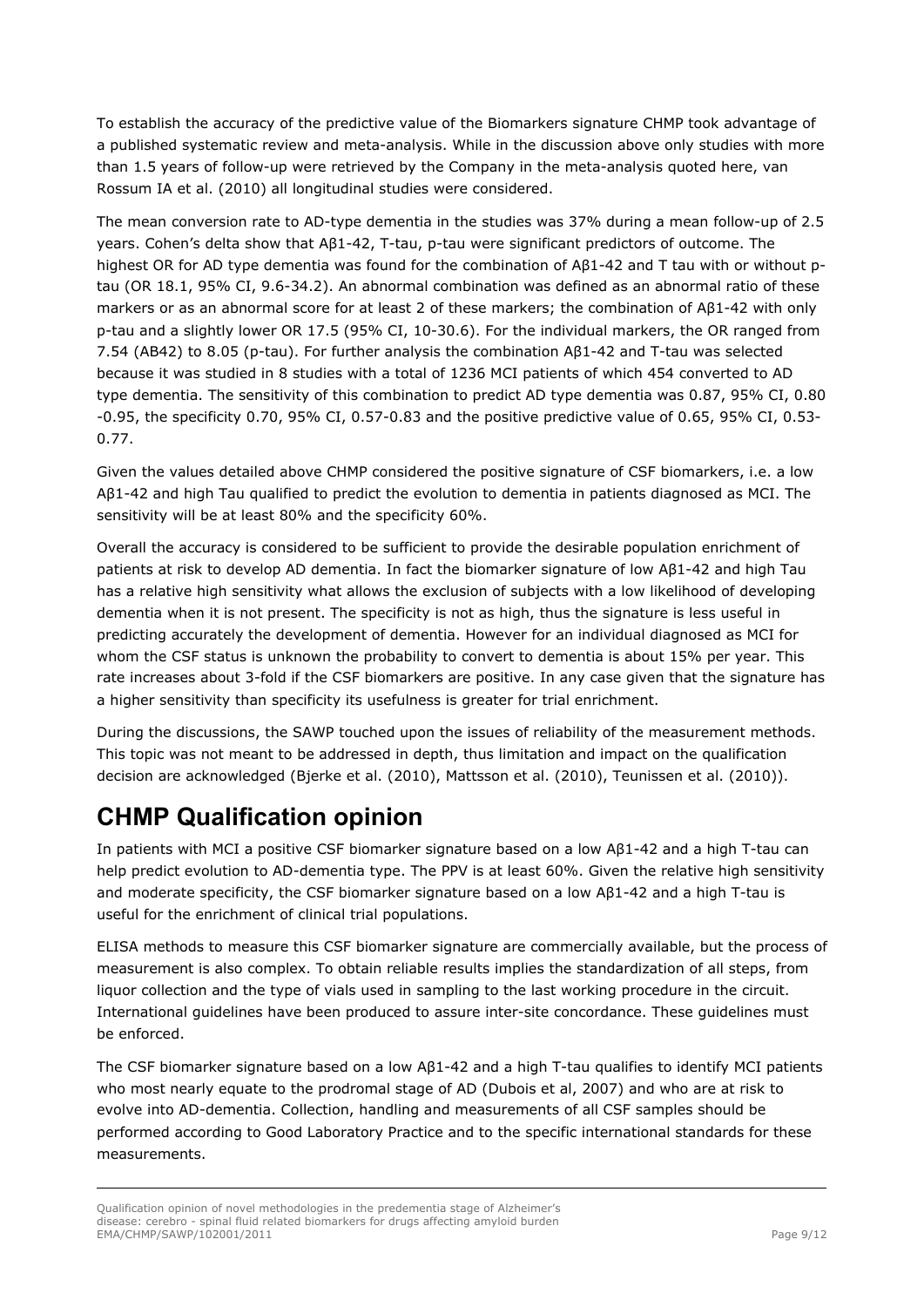#### **References**

- 1. Bjerke et al. (2010), Confounding Factors Influencing Amyloid Beta Concentration in Cerebrospinal Fluid. *Int J Alzheimers Dis*. 2010: 986310
- 2. Bloom ES, Giedraitis V, Zetterberg H, et al. Rapid progression from mild cognitive impairment to Alzheimer's disease in subjects with elevated levels of tau in cerebrospinal fluid and the APOE epsilon4/epsilon4 genotype. *Dement Geriatr Cogn Disord*. 2009; 27(5):458-64.
- 3. Bouwman, FH, Schoonenboom SN, van der Flier WM, et al. CSF biomarkers and medial temporal lobe atrophy predict dementia in mild cognitive impairment. *Neurobiol Aging* 2007, 28(7):1070-4.
- 4. Buchhave P, Stomrud E, Warkentin S, et al. Cube copying test in combination with rCBF or CSF A beta 42 predicts development of Alzheimer's disease. Dement Geriatr Cogn Disord. 2008; 25(6):544-52.
- 5. Dubois B, Feldman HH, Jacova C, et al. Research criteria for the diagnosis of Alzheimer's disease: revising the NINCDS-ADRDA criteria. Lancet Neurol. 2007 Aug; 6(8):734-46.
- 6. Dubois B, Feldman HH, Jacova C et al. Revising the Definition of Alzheimer's Disease: a New Lexicon. Lancet Neurol. 2010; 9: 1118-27. Epub 2010 Oct 9
- 7. Fagan AM, Roe CM, Xiong C, et al. Cerebrospinal Fluid tau/beta-Amyloid42 Ratio as a Prediction of Cognitive Decline in Nondemented Older Adults. Arch Neurol. 2007; 64:343-49.
- 8. Forlenza et al. Diagnosis and biomarkers of predementia in Alzheimer's disease. *BMC Medicine* 2010, 8:89
- 9. Hansson O, Buchhave P, Zetterberg H, et al. Combined rCBF and CSF biomarkers predict progression from mild cognitive impairment to Alzheimer's disease. Neurobiol Aging 2009; 30(2):165-73.
- 10. Hansson O, Zetterberg H, Buchhave P, et al. Association between CSF biomarkers and incipient Alzheimer's disease in patients with mild cognitive impairment: a follow-up study. Lancet Neurol. 2006; 5(3):228-34.
- 11. Hansson O, Zetterberg H, Buchhave P, et al. Prediction of Alzheimer's disease using the CSF Abeta42/Abeta40 ratio in patients with mild cognitive impairment. Dement Geriatr Cogn Disord. 2007; 23(5):316-20.
- 12. Hampel et al. Biomarkers for Alzheimer's disease: academic, industry and regulatory perspectives. Nat Drug Disc 2010; 9: 560-574
- 13. Mattsson et al. (2010). Inter-laboratory variation in cerebrospinal fluid biomarkers for Alzheimer's disease: united we stand, divided we fall. Clinical Chemistry and Laboratory Medicine. Volume 48, Issue 5, Pages 603–607
- 14. Mattsson N, Zetterberg H, Hansson O, et al. CSF biomarkers and incipient Alzheimer disease in patients with mild cognitive impairment. JAMA 2009; 302(4):385-93.
- 15. Shaw LM, Vanderstichele H, Knapik-Czajka M, Clark CM, Aisen PS, Petersen RC, Blennow K, Soares H, Simon A, Lewczuk P, Dean R, Siemers E, Potter W, Lee VM, Trojanowski JQ, Alzheimer's Disease Neuroimaging Initiative. Cerebrospinal fluid biomarker signature in Alzheimer's disease neuroimaging initiative subjects. Ann Neurol. 2009 Apr; 65(4):403-13.
- 16. Standard for Reporting Diagnostic Criteria (STARD criteria, Bossuytt et al., BMJ (2003) 326; 7379, 41-44)
- 17. Teunissen et al. (2010), Standardization of Assay Procedures for Analysis of the CSF Biomarkers Amyloid β(1-42), Tau, and Phosphorylated Tau in Alzheimer's Disease: Report of an International Workshop Int J Alzheimers Dis.. pii: 635053
- 18. van Rossum IA , Vos S, Handels R, Pieter, Visser J. Biomarkers as Predictors for Conversion from Mild Cognitive Impairment to Alzheimer-Type Dementia: Implications for Trial Design . Journal of Alzheimer's Disease 2010, 20; 881–891.
- 19. Vemuri P, Wiste HJ, Weigand SD, et al. MRI and CSF biomarkers in normal, MCI, and AD subjects: predicting future clinical change. Neurology 2009; 73(4):294-301.
- 20. Visser PJ, Verhey F, Knol DL, et al. Prevalence and prognostic value of CSF markers of Alzheimer's disease pathology in patients with subjective cognitive impairment or mild cognitive

Qualification opinion of novel methodologies in the predementia stage of Alzheimer's disease: cerebro - spinal fluid related biomarkers for drugs affecting amyloid burden EMA/CHMP/SAWP/102001/2011 Page 10/12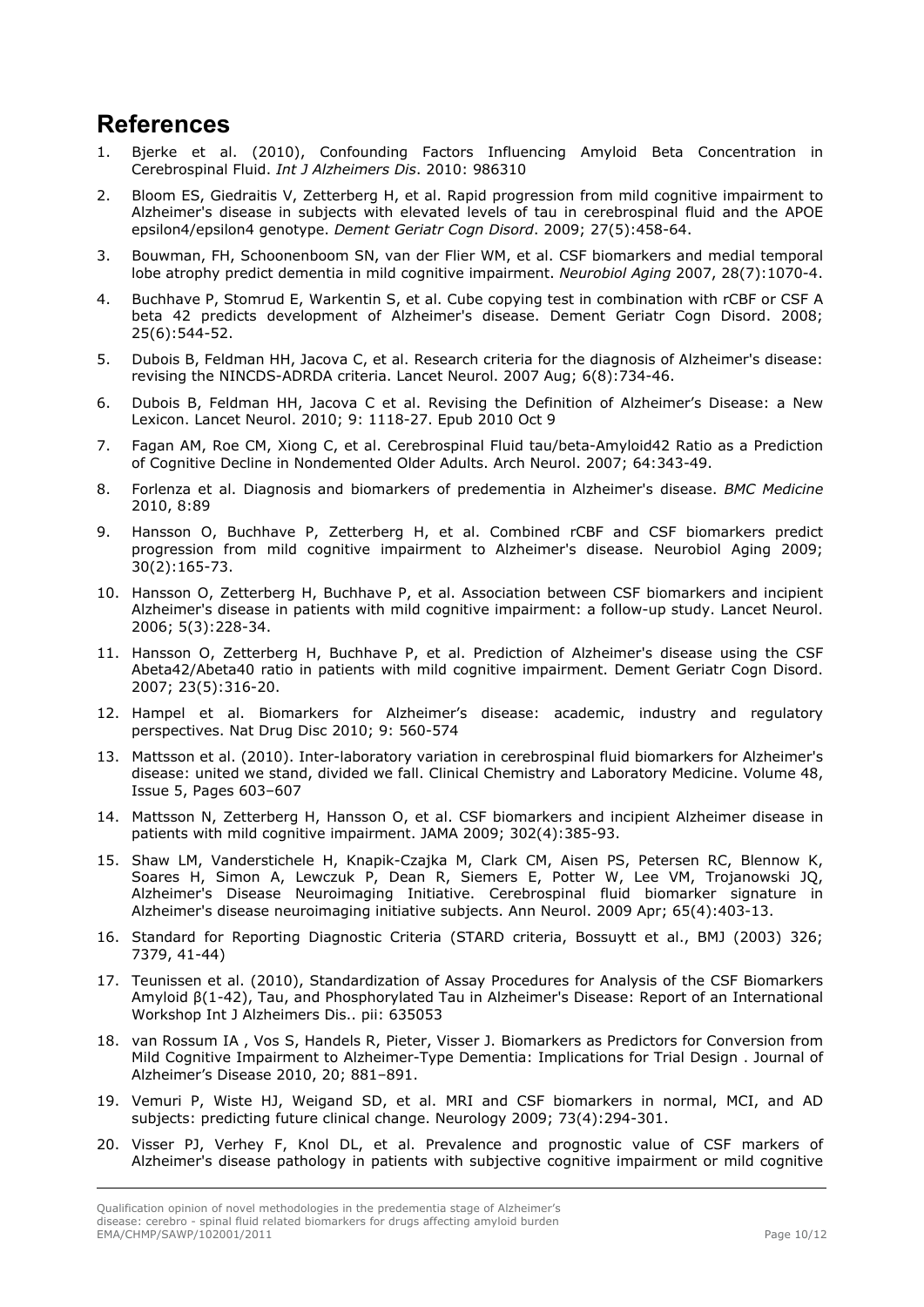impairment in the DESCRIPA study: a prospective cohort study. Lancet Neurol. 2009; 8(7): 619- 27.

Qualification opinion of novel methodologies in the predementia stage of Alzheimer's disease: cerebro - spinal fluid related biomarkers for drugs affecting amyloid burden EMA/CHMP/SAWP/102001/2011 Page 11/12